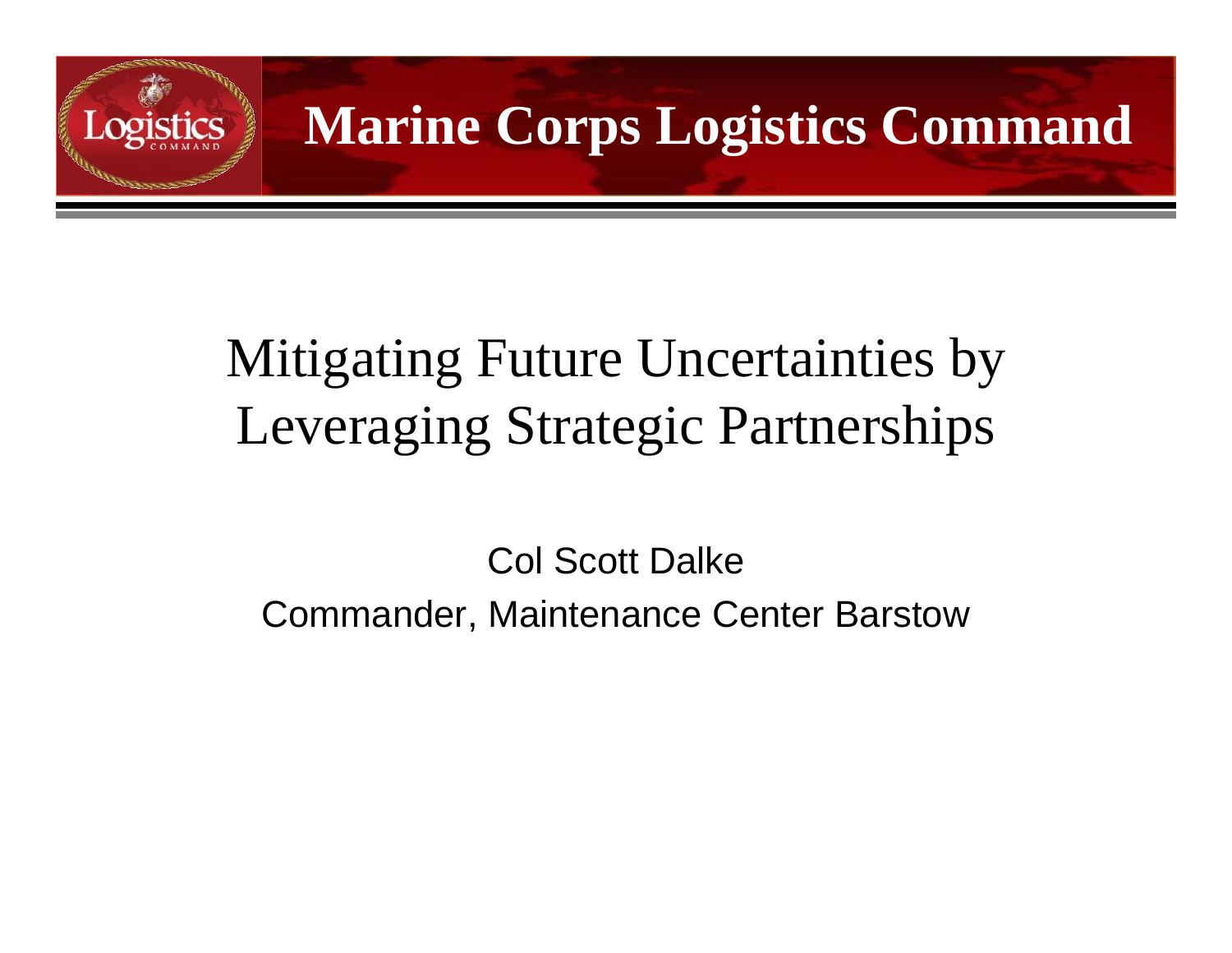

Net Operating Results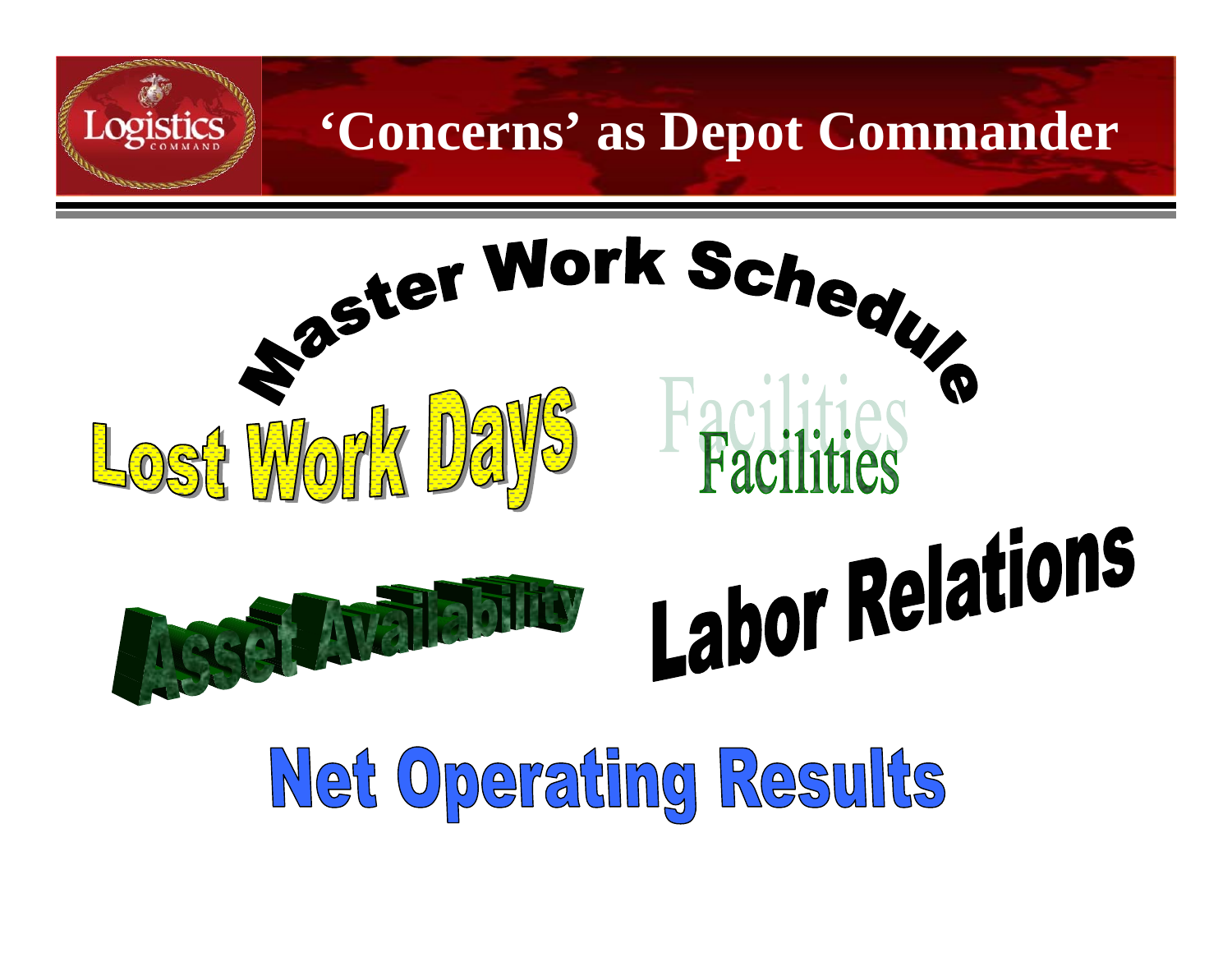

- While many topics hold my attention- none are as important as resetting our forces for the unknown future.
- What equipment, being introduced today for tomorrow's missions, will flow through my depot?
- Is the depot resourced properly to reset these assets?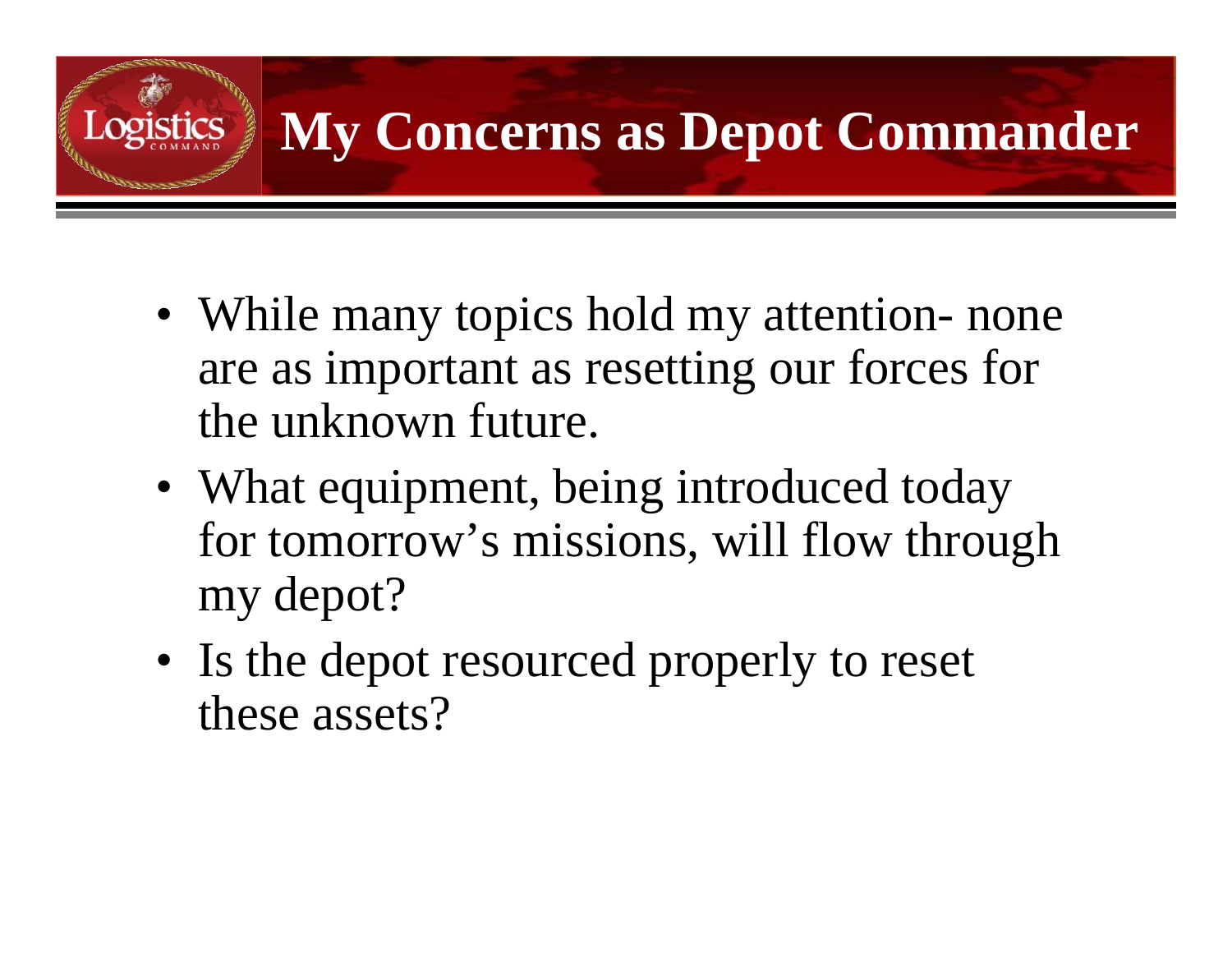

• "Actions taken to restore units to a desired level of combat capability commensurate with the units' future mission."

*The Honorable Jack Bell*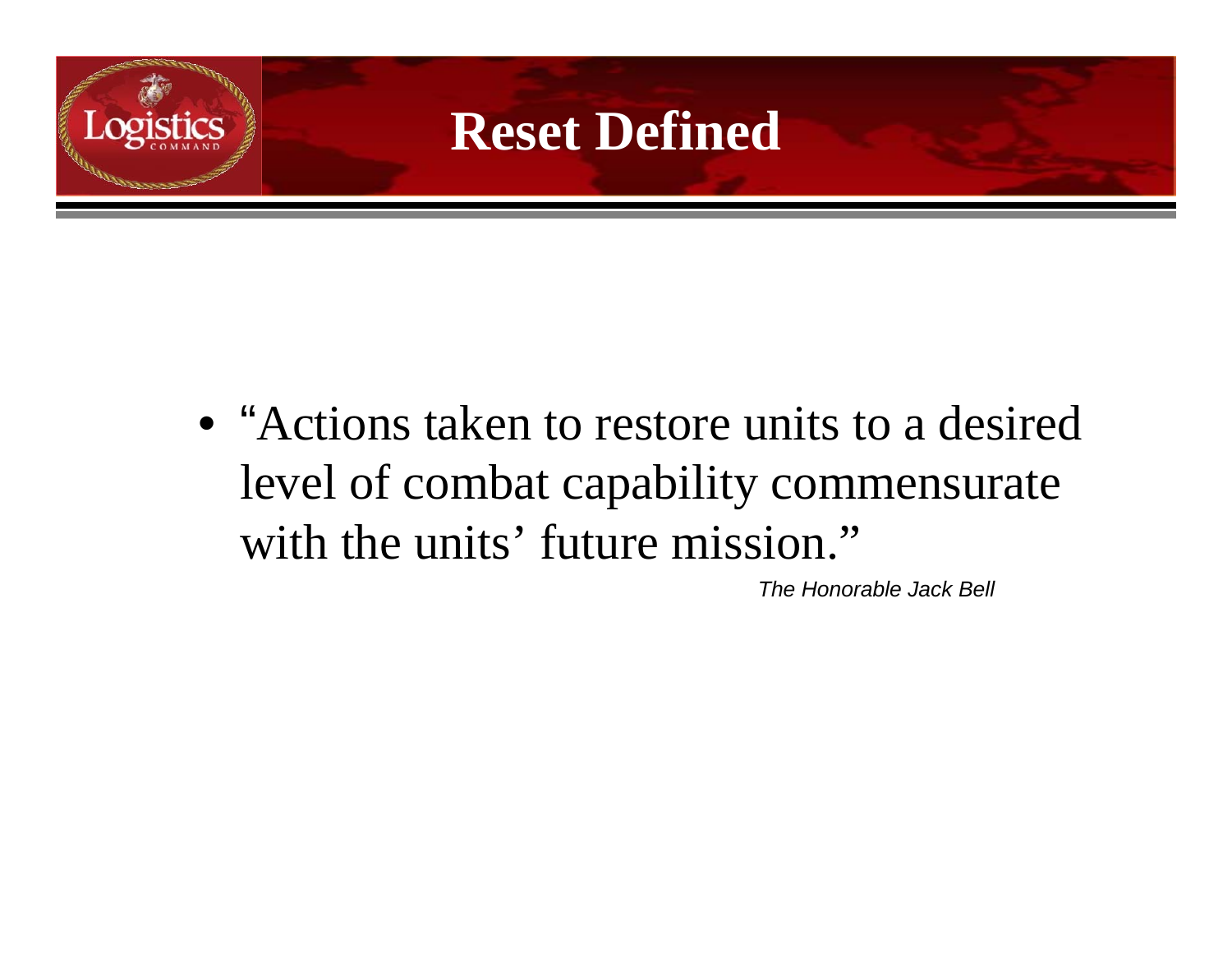

• "The conflicts in Iraq and Afghanistan will one day end. We must be ready for who and *what* - comes after."

• "What "comes after" is hard to predict. Conflict in the future will most likely - - but not exclusively - - demand increased precision, speed and agility."

*Admiral M.G. Mullen*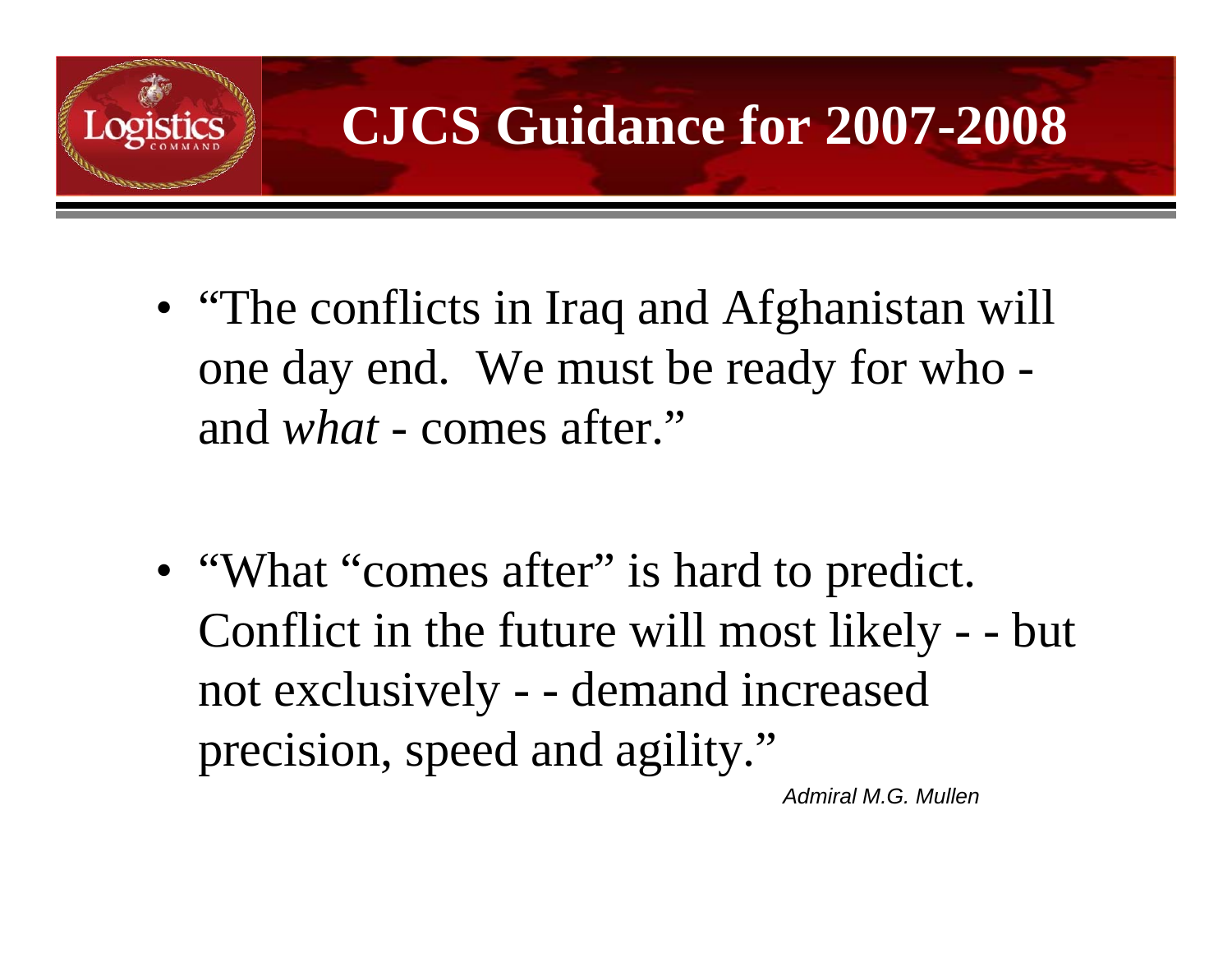

• Million dollar question, "What is the unit's future mission?"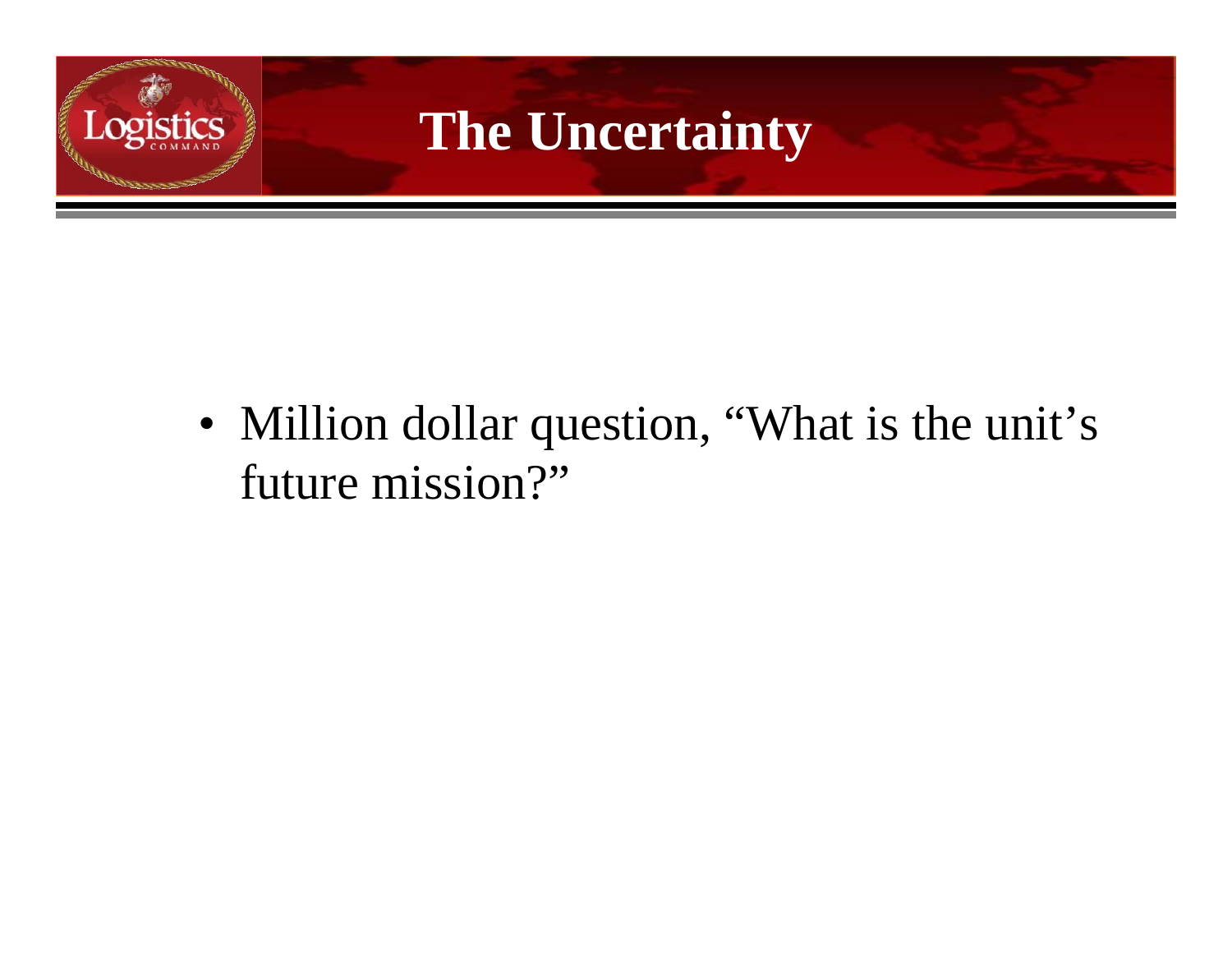

## **Past Reset, Did we Get it Right?**

#### Did actions taken Post Desert Storm / Desert Shield reset our forces for OIF?



XVIII Airborne Corps Main Command Post convoy. 29 – 30 January 1991.



Ground Convoy 2nd Brigade, 101st Airborne division. 26 March 2003.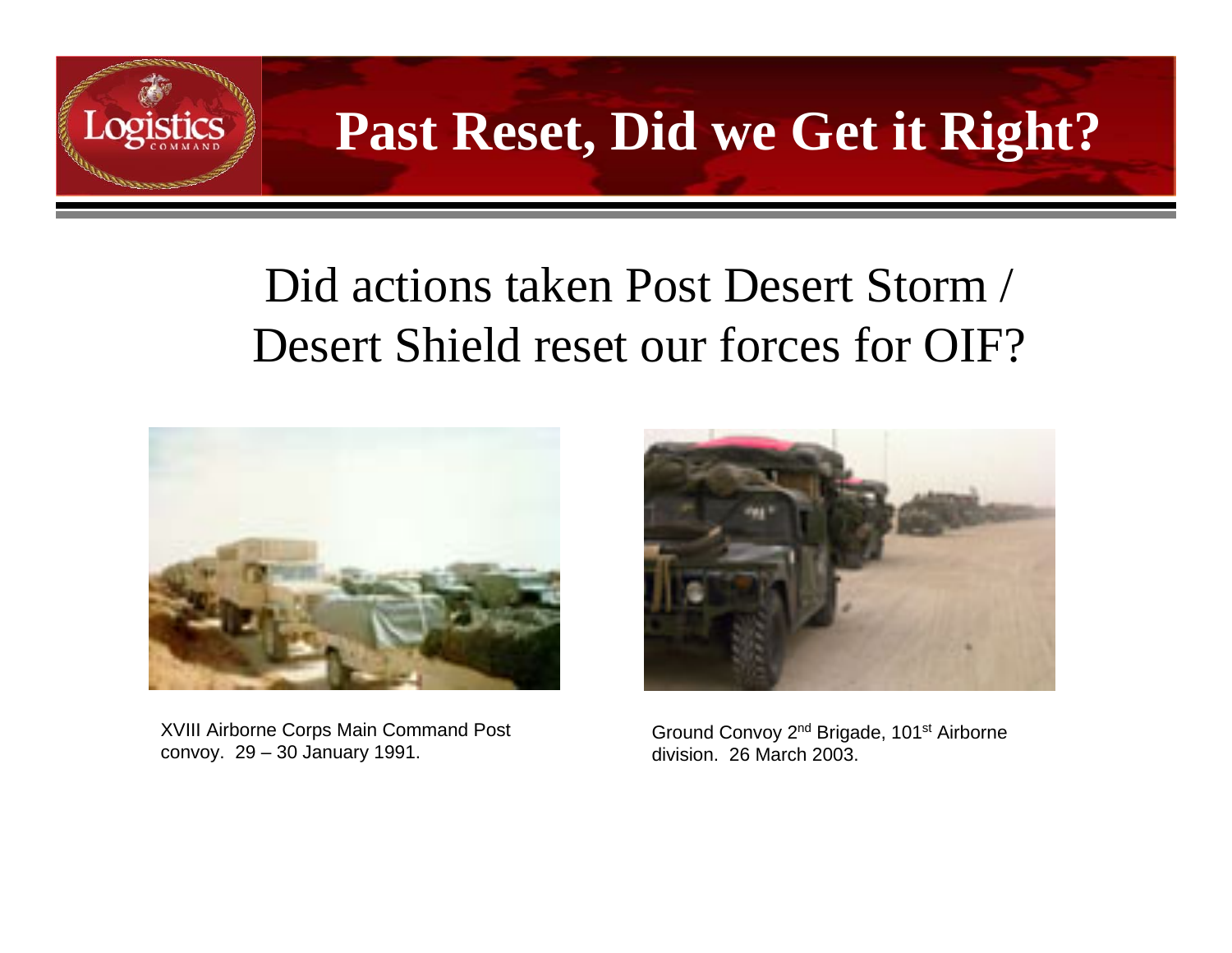

• The reset force from Desert Storm / Desert Shield was initially successful in Operation Iraqi Freedom.

• Battlefield changed (Uncertainty) when enemy changed tactics and employed Improvised Explosive Devices (IEDs).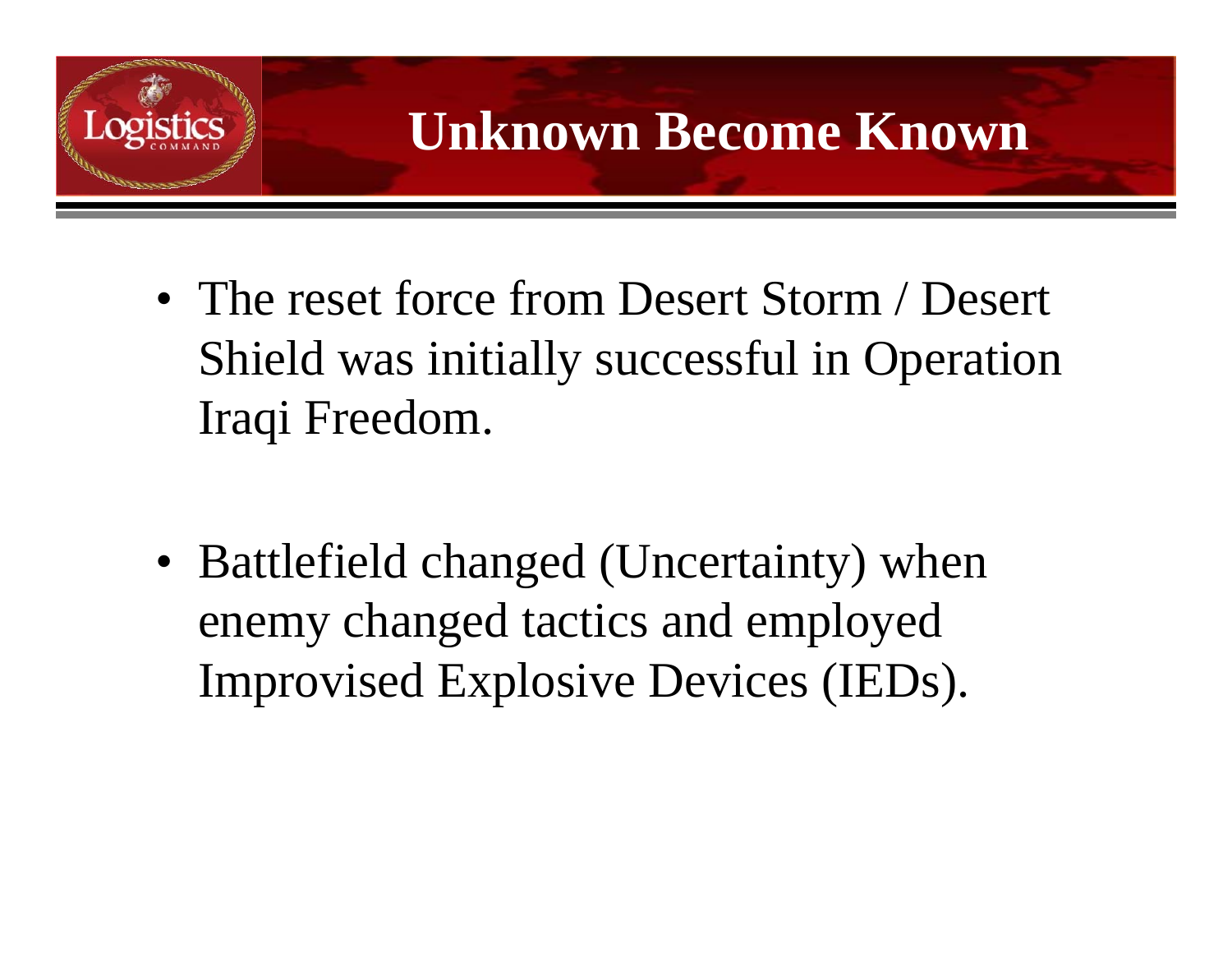

- Marine Corps responded through self applied armor followed by Marine Armor Kit (MAK).
- Partnership with industry to field Mine Resistant Anti-Personnel Protective (MRAP).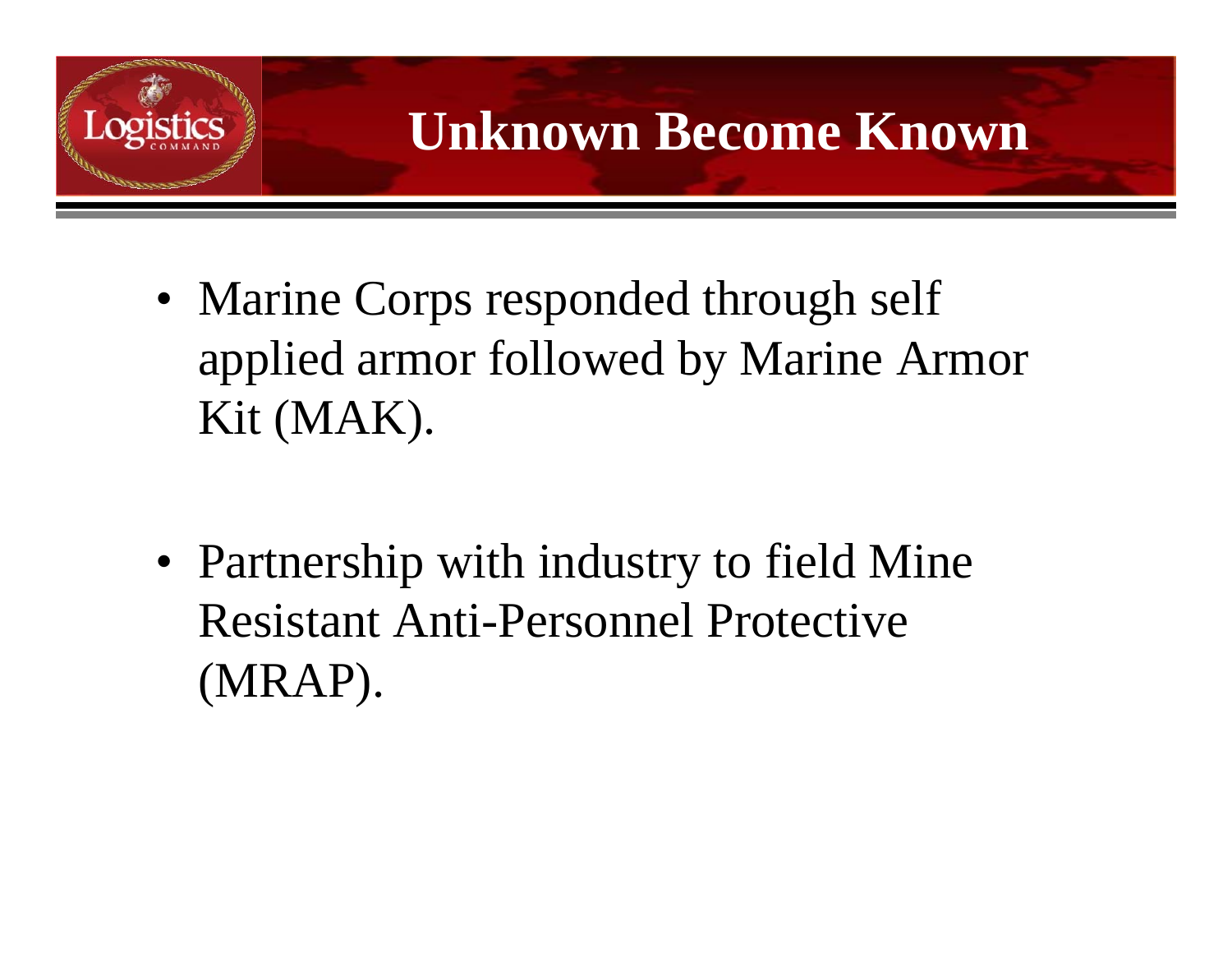

# **Mitigating the Unknown**

- Assumptions
	- We will train, to some extent, to fight the last war.
	- – There will always be unknowns when planning for future conflict.
	- – The ability to rapidly respond is crucial to future success.
	- A certain percentage of equipment used in last conflict will be reset for the next.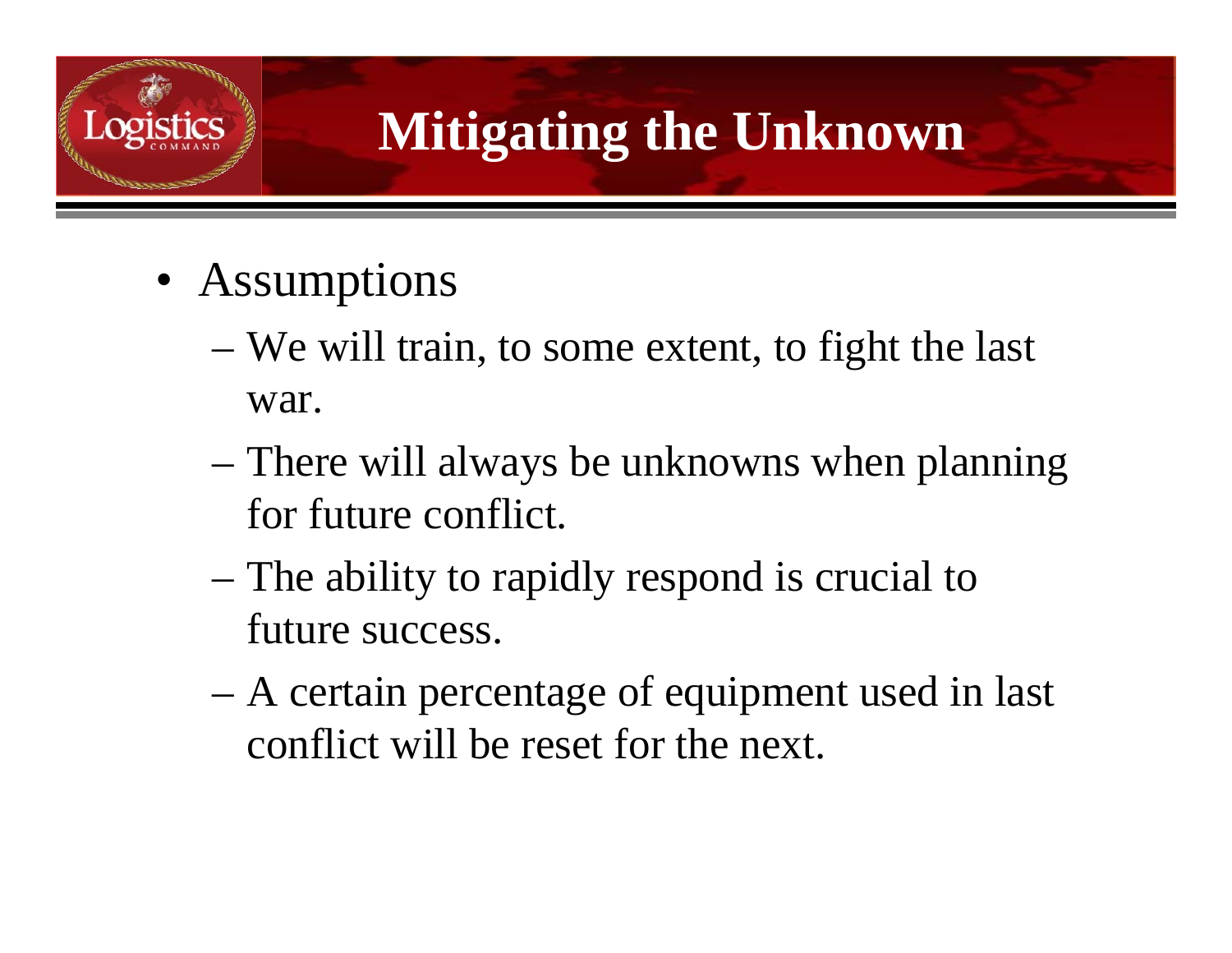

### **Mitigating the Unknown**

• Strategic Partnerships between DoD and industry gives commanders the flexibility to rapidly respond to the next unknown and position the depots for the next reset.

• Enables depots to be properly resourced for resets to meet Future Uncertainties.